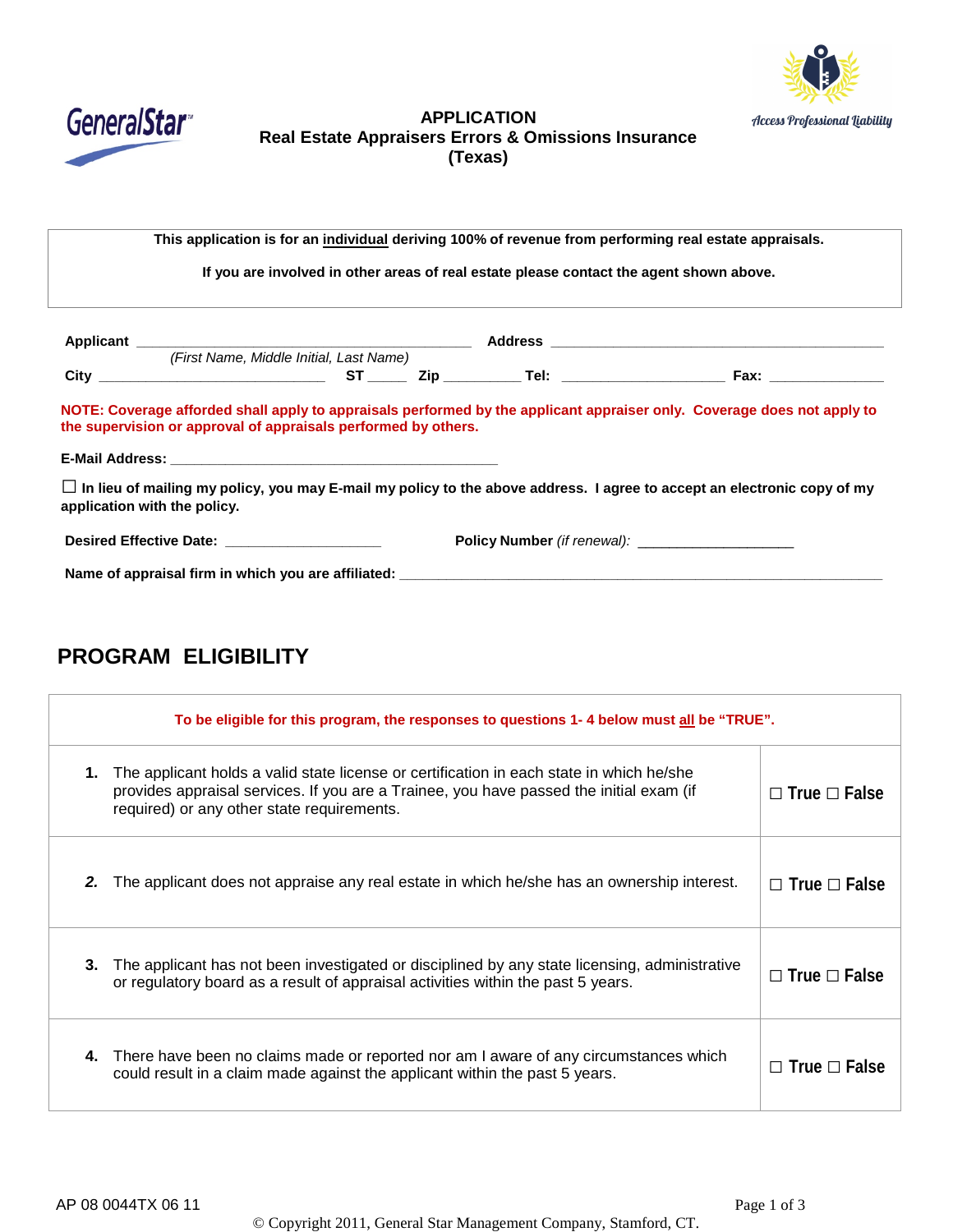## **PRIOR ACTS DATE/RETROACTIVE DATE**

| 5. | The applicant currently has an active Appraisers Errors & Omissions Insurance Policy?<br>(MUST CHECK ONE)                                                                                                                                                                                                                                                                                                                                                                                                                                                                                                                                                                                                                                    | $\Box$ True $\Box$ False |
|----|----------------------------------------------------------------------------------------------------------------------------------------------------------------------------------------------------------------------------------------------------------------------------------------------------------------------------------------------------------------------------------------------------------------------------------------------------------------------------------------------------------------------------------------------------------------------------------------------------------------------------------------------------------------------------------------------------------------------------------------------|--------------------------|
| 6. | If question 5 is "TRUE", what is the Prior Acts Date on your current policy (also known as the<br>Retroactive Date)?<br>INFORMATION ONLY. The Prior Acts Date (also known as the Retroactive Date) is typically found on the<br>Declarations Page, which is the first page of the policy. If it is not included on the Declarations Page, it will be<br>included in one of the endorsements attached to your policy. All Errors & Omissions policies are assigned a Prior<br>Acts Date, enter the date in question #6 (above) as it appears on your Declarations Page or endorsement. If the<br>assigned Prior Acts Dates is "N/A" this typically means you have assigned Full Prior Acts Coverage, in which case<br>Group 2 Premiums apply. | MM/DD/YYYY               |

## **RESIDENTIAL VS COMMERCIAL PREMIUM**

|    | To be eligible for the Residential Premiums shown below, the responses to questions 7-9 must all be "TRUE".<br>All others use the Commercial Premium schedule shown below |                          |  |  |
|----|---------------------------------------------------------------------------------------------------------------------------------------------------------------------------|--------------------------|--|--|
| 7. | In the last fiscal year, 80% or more of the applicant's revenues have been derived from residential<br>appraisals.                                                        | $\Box$ True $\Box$ False |  |  |
| 8. | Within the last fiscal year, the applicant has not appraised any properties valued at greater than<br>\$3,000,000.                                                        | $\Box$ True $\Box$ False |  |  |
| 9. | The applicant's total gross revenues did not exceed \$500,000 for the last three (3) year period.                                                                         | $\Box$ True $\Box$ False |  |  |

## **GROUP 1 PREMIUMS**

#### **To be eligible for Group 1 Premiums, the applicant:**

- **1. Has an active Appraisers Errors and Omissions Insurance policy with a Prior Acts Date (also known as a Retroactive Date) in question 6 that is 8/1/2008 or more recent (a date between 8/1/2008 and today); or**
- **2. Does NOT have an active Appraisers E&O insurance policy (i.e., your response to question 5 is "FALSE").**

| Per Claim/ Annual Aggregate Limit | <b>RESIDENTIAL</b>                                                                             | <b>COMMERCIAL</b> |
|-----------------------------------|------------------------------------------------------------------------------------------------|-------------------|
| <b>Select Desired Limit</b>       | To be eligible for the residential premium your responses to questions 7-9 must all be "true". |                   |
| \$300,000 / \$600,000             | \$532                                                                                          | \$695             |
| \$500,000 /\$1,000,000            | \$608                                                                                          | \$716             |
| \$1,000,000 / \$1,000,000         | \$635                                                                                          | \$731             |
| \$1,000,000 / \$2,000,000         | \$690                                                                                          | \$805             |

#### **GROUP 2 PREMIUMS**

**Group 2 Premiums apply to any applicant who does not qualify for Group 1, including if the Prior Acts Date (also known as a Retroactive Date) in question 6 is either:**

- **1. 7/31/2008 or older;**
	- **or**

**2. "None", "Not Applicable", "N/A", "Full" or "Unlimited".**

| Per Claim/ Annual Aggregate Limit | <b>RESIDENTIAL</b>                                                                             | <b>COMMERCIAL</b> |
|-----------------------------------|------------------------------------------------------------------------------------------------|-------------------|
| <b>Select Desired Limit</b>       | To be eligible for the residential premium your responses to questions 7-9 must all be "true". |                   |
| \$300,000 / \$600,000             | \$724                                                                                          | \$946             |
| \$500,000 /\$1,000,000            | \$827                                                                                          | \$975             |
| \$1,000,000 / \$1,000,000         | \$864                                                                                          | \$995             |
| \$1,000,000 / \$2,000,000         | \$939                                                                                          | \$1,095           |

|         | Enter the premium YOU selected from above: \$                     | <b>Premium Due</b> |  |
|---------|-------------------------------------------------------------------|--------------------|--|
| Premium | A standard DEDUCTIBLE of \$0.00 per claim applies to each policy. |                    |  |